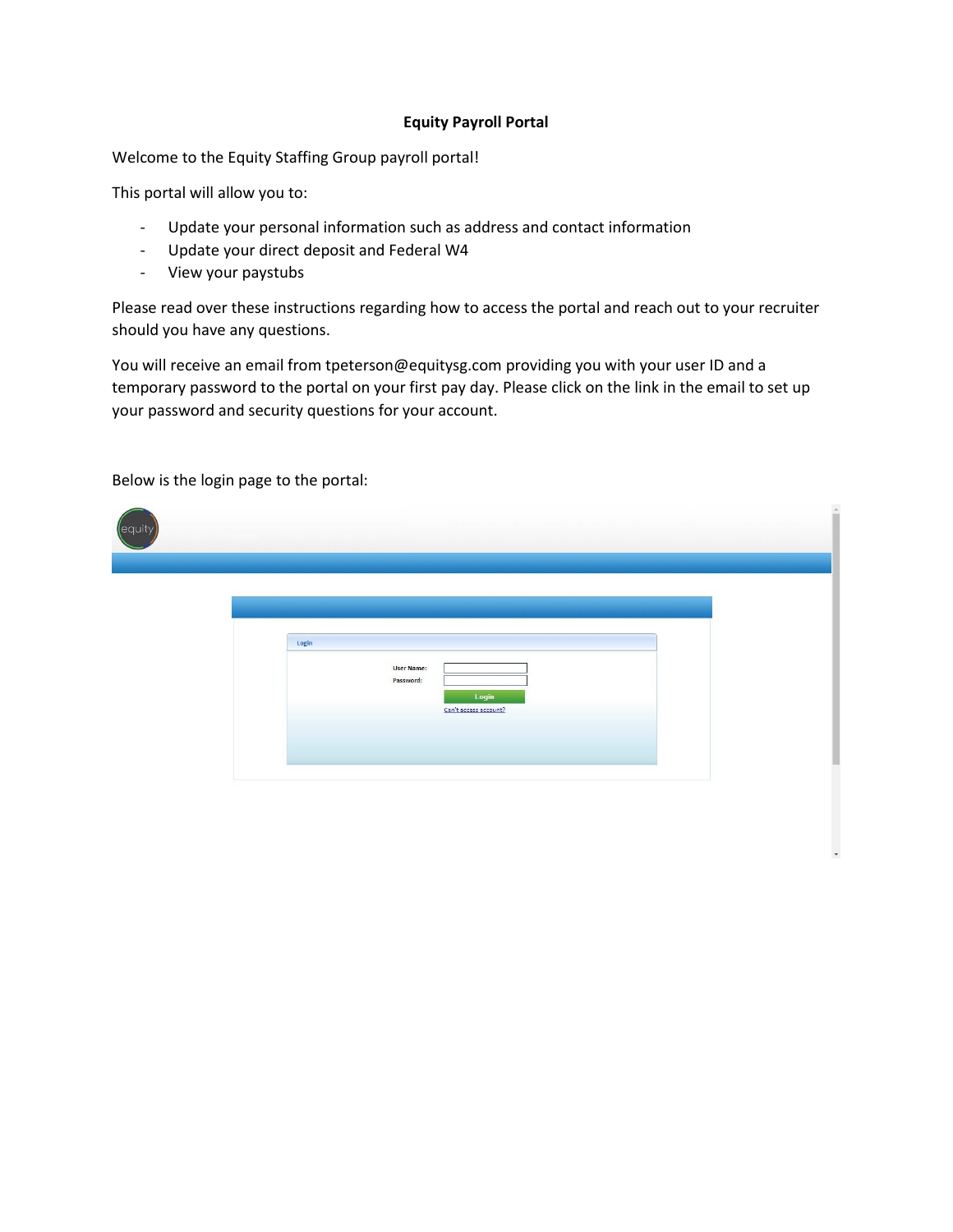Upon your first log in, you will be asked to create your password and security questions:

| <b>Update Account</b>          |                                                                                                                                          |                                                                                             |  |
|--------------------------------|------------------------------------------------------------------------------------------------------------------------------------------|---------------------------------------------------------------------------------------------|--|
|                                | * Our records indicate that you have not yet selected and answered your security questions and must reset your password. Please complete |                                                                                             |  |
| these tasks before continuing. |                                                                                                                                          |                                                                                             |  |
| User Name:                     |                                                                                                                                          |                                                                                             |  |
| New Password:                  |                                                                                                                                          | · Passwords must be at least 8 characters.<br>· Passwords must have at least one non letter |  |
| Confirm Password:              |                                                                                                                                          | or digit character.<br>· Passwords must have at least one digit ('0'-<br>$'9$ .             |  |
|                                |                                                                                                                                          | · Passwords must have at least one<br>uppercase ('A'-'Z').                                  |  |
| Security Question 1:           | Please select one<br>$\checkmark$                                                                                                        |                                                                                             |  |
| Security Question 2:           | Please select one<br>$\checkmark$                                                                                                        |                                                                                             |  |
| <b>Update</b>                  | Cancel                                                                                                                                   |                                                                                             |  |

Once your password and security questions have been created, you will be automatically re-directed to the login page and asked to log back in to the portal. Once logged in, the home page will be displayed:

| lequit                 | A B B C 8                                                                                                                                                  |
|------------------------|------------------------------------------------------------------------------------------------------------------------------------------------------------|
| Home                   | Home   Personal Info   Pay History   eDocuments   Log Off<br>This application uses pop-up windows. Please allow pop-up windows from your browser settings. |
| Home<br>Update Account |                                                                                                                                                            |
|                        |                                                                                                                                                            |
|                        |                                                                                                                                                            |

From this page you can navigate the tabs across the top to update your personal information, access your pay stubs, and update your direct deposit or federal W4 form.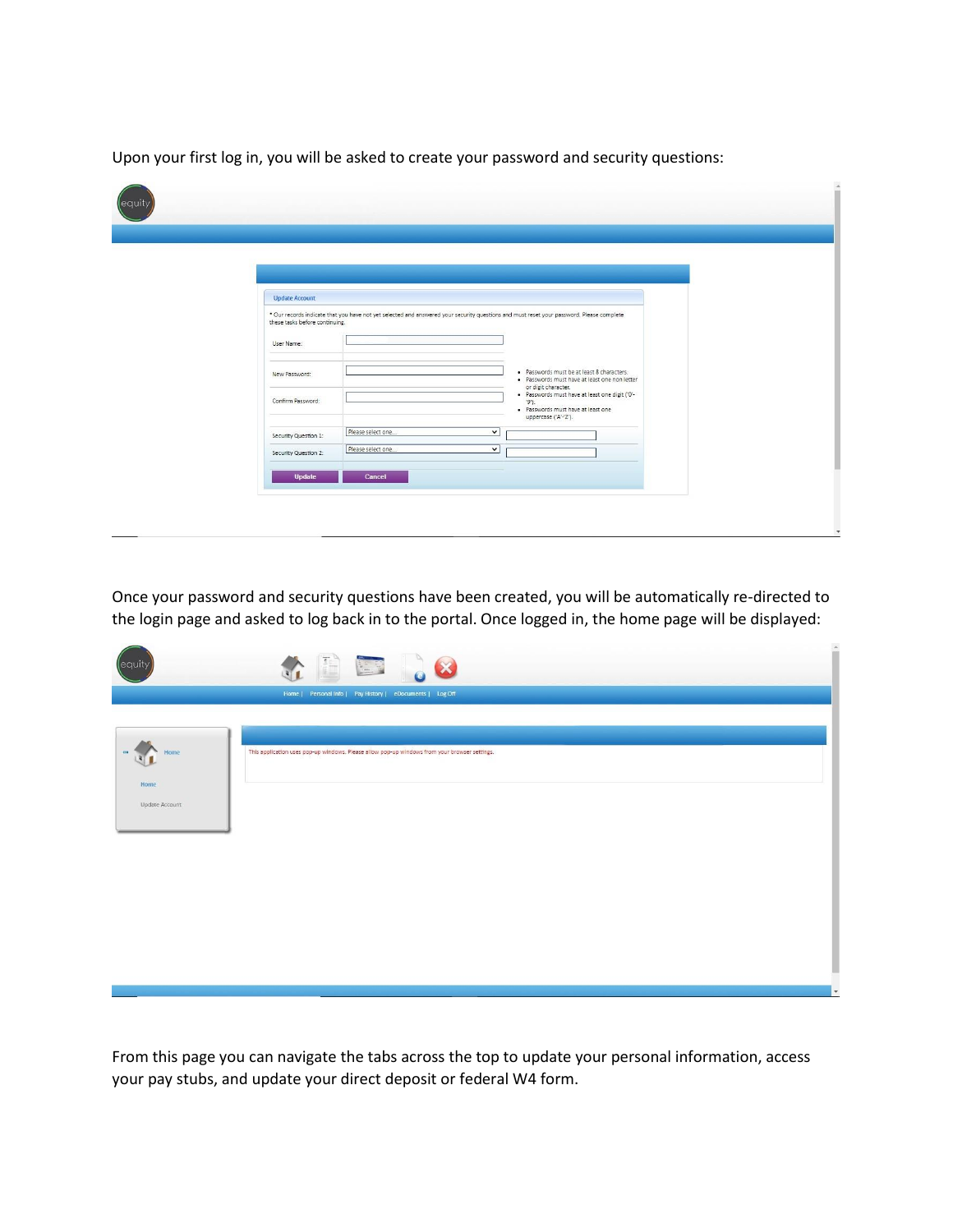Below is the **personal information** page where you can update your address, phone number, or email address:

| equit                                                                                                                                                                                                                                                                                                                                                                                                                                                                                                             | GB 58                                                                                                                            |
|-------------------------------------------------------------------------------------------------------------------------------------------------------------------------------------------------------------------------------------------------------------------------------------------------------------------------------------------------------------------------------------------------------------------------------------------------------------------------------------------------------------------|----------------------------------------------------------------------------------------------------------------------------------|
|                                                                                                                                                                                                                                                                                                                                                                                                                                                                                                                   | <b>Elizabeth Personal Info   Pay History   eDocuments   Log Off</b>                                                              |
| $\begin{tabular}{ c c } \hline \hline \multicolumn{1}{ c }{\hline \multicolumn{1}{ c }{\hline \multicolumn{1}{ c }{\hline \multicolumn{1}{ c }{\hline \multicolumn{1}{ c }{\hline \multicolumn{1}{ c }{\hline \multicolumn{1}{ c }{\hline \multicolumn{1}{ c }{\hline \multicolumn{1}{ c }{\hline \multicolumn{1}{ c }{\hline \multicolumn{1}{ c }{\hline \multicolumn{1}{ c }{\hline \multicolumn{1}{ c }{\hline \multicolumn{1}{ c }{\hline \multicolumn{1$<br>$\Rightarrow$<br>Contact Method<br>Personal Info | $\sim$<br>Cell Phone<br>回<br>Email<br>Emergency Phone<br>$\delta^{\alpha}$<br>Home Phone<br>$\mathcal{C}^{\circ}$<br>Other Phone |
| Certifications                                                                                                                                                                                                                                                                                                                                                                                                                                                                                                    | *1 or more contact methods are required.<br><b>Update</b>                                                                        |
| Documents<br>Education                                                                                                                                                                                                                                                                                                                                                                                                                                                                                            |                                                                                                                                  |
| Past Jobs                                                                                                                                                                                                                                                                                                                                                                                                                                                                                                         |                                                                                                                                  |
| Schedule                                                                                                                                                                                                                                                                                                                                                                                                                                                                                                          |                                                                                                                                  |
| Skits                                                                                                                                                                                                                                                                                                                                                                                                                                                                                                             |                                                                                                                                  |
| Address                                                                                                                                                                                                                                                                                                                                                                                                                                                                                                           |                                                                                                                                  |
| Current Address                                                                                                                                                                                                                                                                                                                                                                                                                                                                                                   |                                                                                                                                  |
| Previous Addresses                                                                                                                                                                                                                                                                                                                                                                                                                                                                                                |                                                                                                                                  |
| EEO                                                                                                                                                                                                                                                                                                                                                                                                                                                                                                               |                                                                                                                                  |
| Titx Break                                                                                                                                                                                                                                                                                                                                                                                                                                                                                                        |                                                                                                                                  |
|                                                                                                                                                                                                                                                                                                                                                                                                                                                                                                                   |                                                                                                                                  |

**Be sure to click "update" once you have updated your information!**

| (equit                    |                             | 4 B B 38<br>Home   Personal Info   Pay History   eDocuments   Log Off |       |       |            |            |                |                                                                          |
|---------------------------|-----------------------------|-----------------------------------------------------------------------|-------|-------|------------|------------|----------------|--------------------------------------------------------------------------|
| - <b>Pay History</b>      |                             |                                                                       |       |       |            |            |                |                                                                          |
| Paychecks<br>Year to Date | Search Options<br>Paychecks |                                                                       |       |       |            |            | Rows Per Page  | $\begin{matrix} \begin{matrix} 1 \end{matrix} \end{matrix}$<br>$10 - 10$ |
| Work History              | Check il                    | <b>Check Date</b>                                                     | Gross | Taxes | Deductions | Net Amount | Direct Deposit |                                                                          |
|                           |                             |                                                                       |       |       |            |            |                |                                                                          |
|                           |                             |                                                                       |       |       |            |            |                |                                                                          |
|                           |                             |                                                                       |       |       |            |            |                |                                                                          |

To view your **pay stubs**, click on the "pay history" tab and your pay stubs will be displayed: